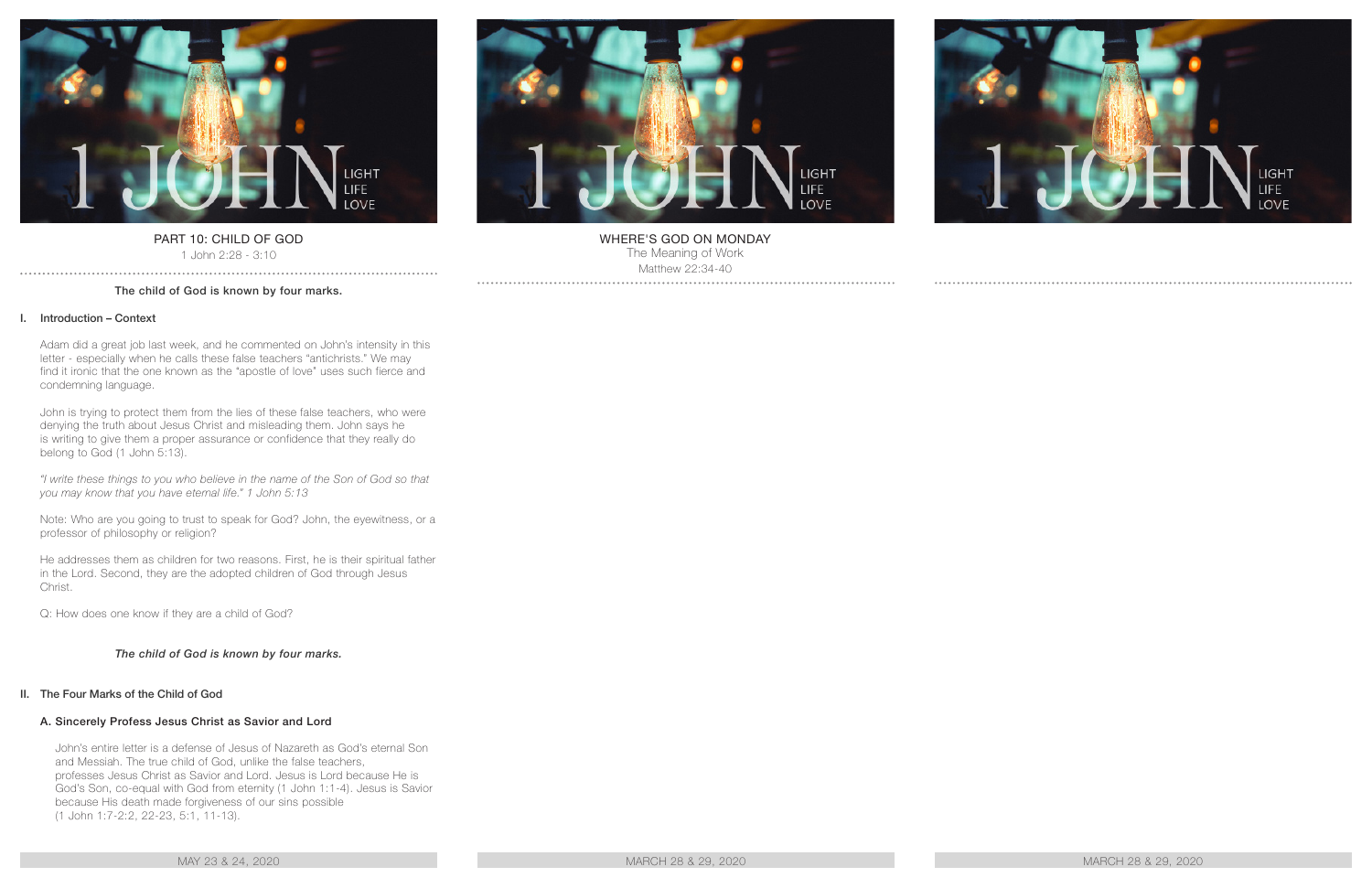John tells them to "continue in Him," referring to Jesus Christ (1 John 2:28).

*"And now, dear children, continue in him, so that when he appears we may be confident and unashamed before him at his coming." 1 John 2:28*

## B. Given a New Birth

Notice John's language "born of Him" (1 John 2:29, 3:9, 4:7, 5:1, 4, 18).

*"If you know that he is righteous, you know that everyone who does what is right has been born of him." 1 John 2:29*

This is John's way of describing the new birth Jesus said is necessary to see and enter the kingdom of God (John 3:3).

*"I tell you the truth, no one can see the kingdom of God unless he is born again." John 3:3*

This is the spiritual reality by which Paul said we are "made alive" in Christ (Ephesians 2:4-5, Colossians 2:13, Titus 3:4-7). It is only those "born of Him" who are children of God (John 1:12-13).

*"Yet to all who received Him, to those who believed in His name, He gave the right to become children of God - children born not of natural descent, nor of human decision or a husband's will, but born of God." John 1:12-13*

*"Conversion is coming to faith in Christ, trusting Him for forgiveness through His death and resurrection, repenting of your sinfulness and sins, and humbly asking for forgiveness, while believing that He hears you, and receives you. This trusting in Christ leads to a change of inclination towards following Jesus, and a teachability in the person's posture. You become like a child in that sense, and desire to learn how God wants you to live and seek to follow, albeit imperfectly.*

*This is all precipitated by an inward change of desire that causes you to want to be forgiven. So the new birth, as Jesus describes it, is the impartation of new life – the dynamic, ultimately irrepressible seed of spiritual life – and this continually draws the believer to Christ, in pursuit of holiness, and ever on to fulfill Christ's commission on the earth. This dynamic new life will finally bring the believer home to Christ in eternity." Lex Loizides, quoted by Adrian Warnock, "Raised With Christ," p.133.*

This means that a person is not a child of God simply because they were born into a Christian family, attend church, give mental assent to Jesus, or live as a moral, religious, or spiritual person.

#### C. Given a New Identity

With our spiritual birth, we are given a new identity as God's adopted sons and daughters.

*"How great is the love the Father has lavished on us, that we should be called children of God!" 1 John 3:1*

We do not earn this new identity any more than a child earns their identity with their parents. It is given to us from the pure motivation of the Father's love. It is God's radical grace in Jesus Christ.

Ex. Adoption this week …

MAY 23 & 24, 2020 MARCH 28 & 29, 2020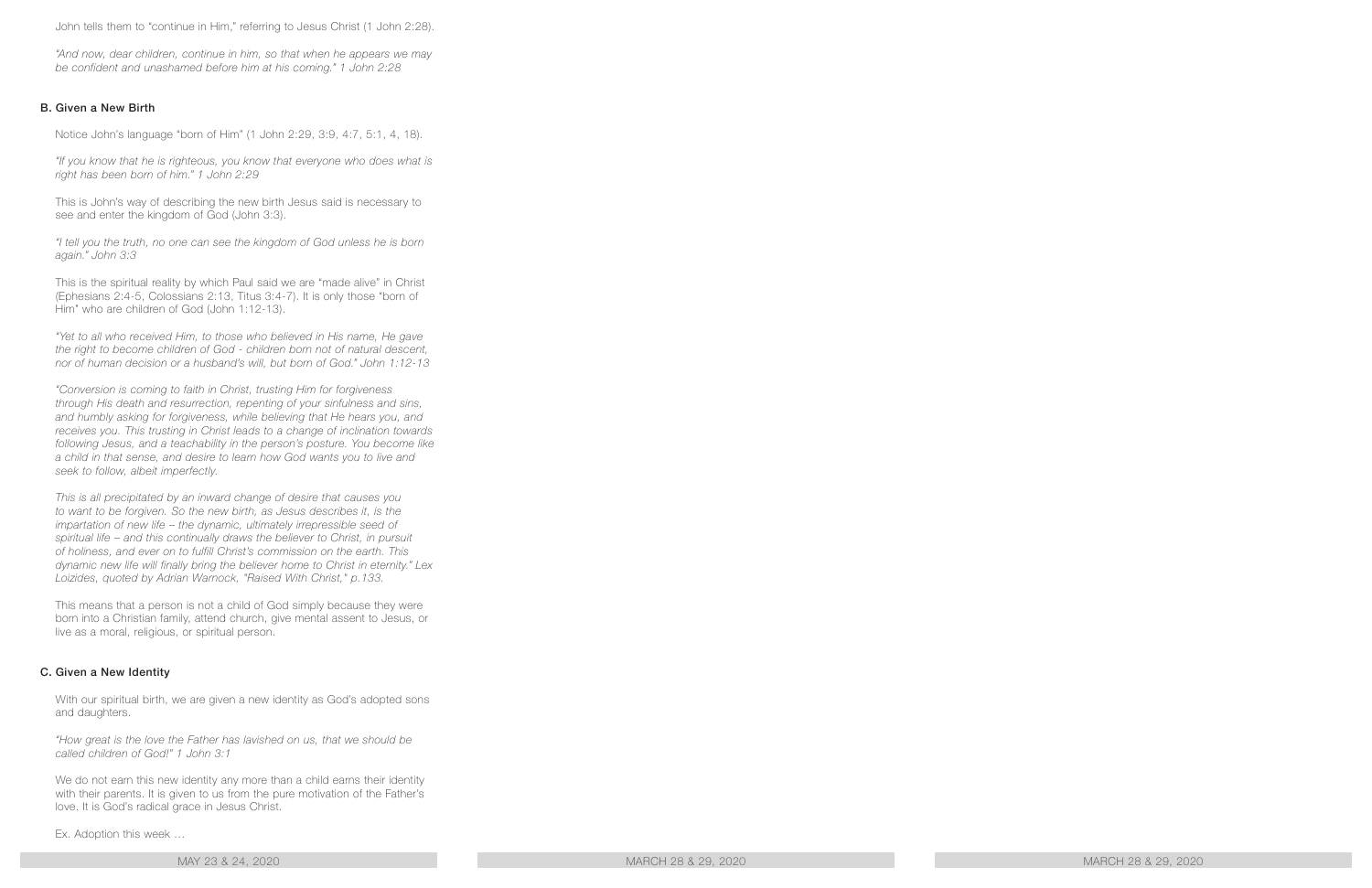*"Jesus, the beloved Son, does not hoard this experience for Himself. He invites and calls us to share the same intimate and liberating relationship." Brennan Manning, "Abba's Child"*

This new identity gives us the motivation to live a radically different life.

Ex. Les Mes movie clip (I give you back to God).

## D. Given a New Power for a New Lifestyle

*"No one who lives in Him keeps on sinning. No one who continues to sin has either seen Him or known Him. Dear children, do not let anyone lead you astray. He who does what is right is righteous, just as He is righteous. He who does what is sinful is of the devil, because the devil has been sinning from the beginning." 1 John 3:6-8a*

Holiness is a mark of truly being born again by the Spirit of God. John is addressing the lies of the false teachers, who appear to have been saying either: (1) one can achieve the state of sinless perfection, or (2) sin is irrelevant.

Our new birth, however, gives us a new power for a new lifestyle of holiness.

John's bold statements have led to numerous questions by Christians. Is John, in fact, saying that a Christian will no longer sin? The short answer is no for two reasons: (1) John has already indicated the Christian will struggle with sin, but ongoing forgiveness and cleansing are available through Jesus (1 John 1:8-2:2); and (2) John's verb tenses indicate that he is referring to ongoing, habitual sin in a Christian's life.

The true child of God cannot and will not claim the freedom to sin. Instead, we will be empowered and motivated by God's Spirit and love for a life of holiness.

*"A person's righteousness is this the evidence of his new birth, not the cause or condition of it." John Stott*

*"Regeneration is a subject that lies at the very basis of our salvation, and we should be very diligent to take heed that we really are 'born again,' for there are many who fancy they are, who are not. …it is a change which is known and felt: known by works of holiness, and felt by a gracious experience. This great work is supernatural. It is not an operation which man performs for himself; a new principle infused, which works in the heart, renews the soul, and affects the entire man. It is not a change of my name, but a renewal of my nature, so that I am not the man I used to be, but a new man in Christ*  Jesus. To wash and dress a corpse is a far different thing from making it *alive: man can do the one, God alone can do the other. …May the Lord enable us to be assured on this vital point, for to be unregenerate is to be unsaved, unpardoned, without God, and without hope." Charles Spurgeon*

#### III. Conclusion – Our Only Foundation

The only foundation and reason for our salvation in Jesus Christ is the Father's great love for us given to us through Jesus Christ. We are not loved and adopted by God because we have loved God or acted righteously. Rather, we are loved and adopted by God because He has determined to set His love on us (1 John 4:10-19, Romans 5:5-8, Ephesians 1:3-8).